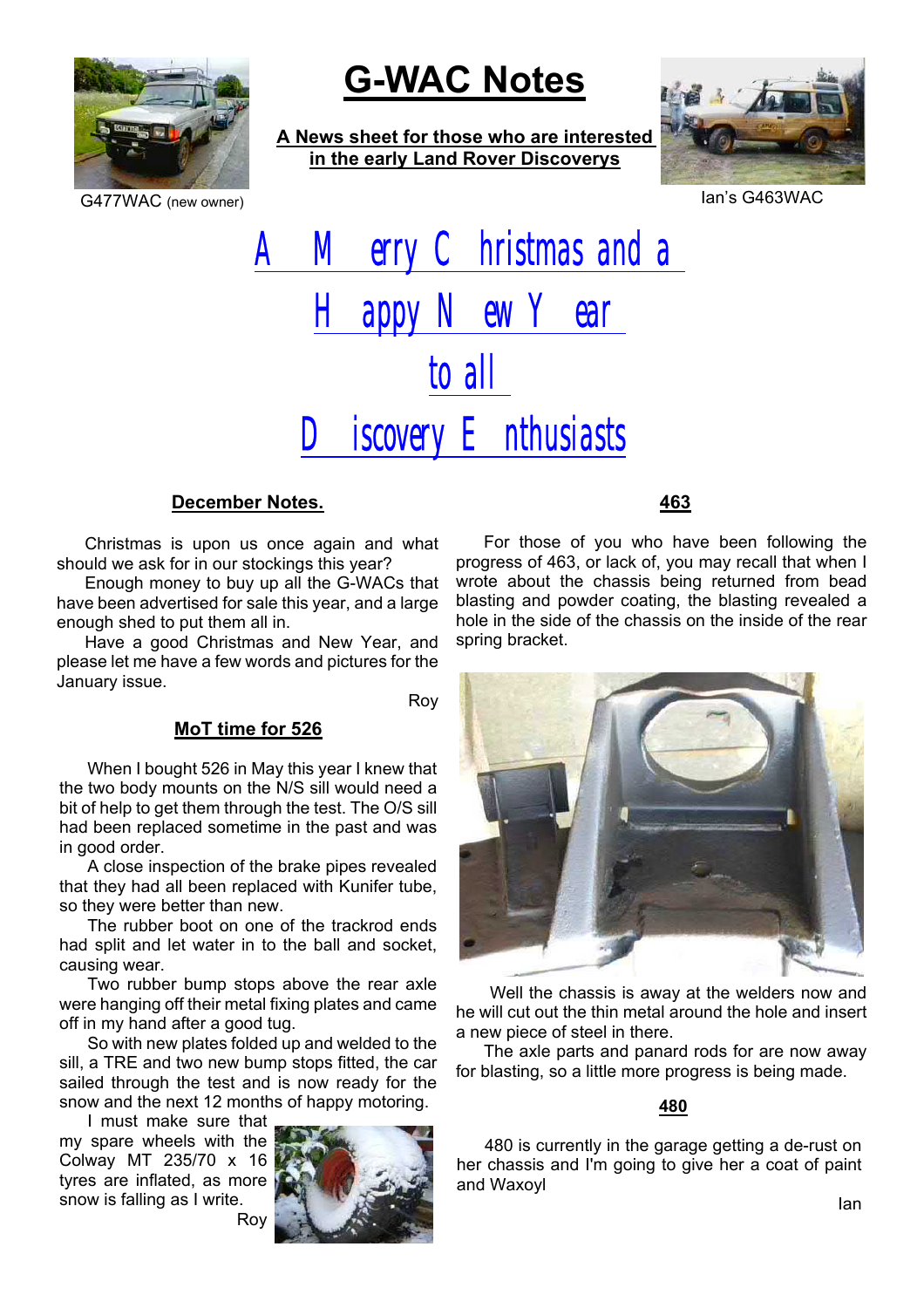#### **311 comes into the picture.**

I've recently came across Graham's website so thought that I would let you know that 311 is in good hands.

I know it wasn't a press launch Discovery but it's a nice early one. I bought it in 1991. A V8, 7 seater, in Marseilles Blue with one sunroof.

I've got all its original documentation and it is completely original. It was my daily vehicle until 2000, by which time it had still only done just over 70,000 miles. I bought a TD5 then and the savings in fuel paid for my bank loan!

I have not used it since 2000 so it has suffered a bit in standing, much to my shame.



I've also got a Velar, so they make a nice pair. Ivor

#### **477 sold**

Dean has recently sold 477 to a soldier in Wiltshire. Hopefully we will get to know the name of the new owner and ask him to send us a report on its current use.



Having just bought G635WAC, a 200 Tdi, I need to do a few things:

Take the radio out, because it doesn't work, and replace it with my new old stock radio. It looks as though I will need some thin metal implement to poke down a slot at either side of the unit, which presumably will disengage a sprag. I hope there will be original wiring multiplugs that will just swap from unit to unit; or maybe life just isn't that simple?

Also I need to research the vehicle's history at Gaydon. I intend sending the form off to DVLC for starters; also write to Dunsfold (who have been helpful over the phone) and the previous long-term owner.

I can see some rust holes in the offside front inner wing. It looks as though I just unbolt the outer wing, remove the attached items, shape repair patches and weld them in.

There are coils of cut-off three-core insulated cable, reminiscent of 240v mains flexible, coiled up and stashed against the front offside inner wing; the cable disappears rearwards through the bulkhead. I haven't the courage to pursue them just yet but will investigate in due course.

Here is a picture of three of the four loves of my life (the fourth was out shopping) G635WAC, Riley RMF, Royale Tourstar caravan.



As you can see, a 'G' registered car represents a quantum leap into modernity for me.

Reading of your various exploits makes me feel a total wimp; all I intend doing is a bit of gentle trailer towing, otherwise she is a bog standard family car.

I must make a point of attending DOC events; apart from anything else it would be nice if someone can show me how to drive her properly.

Alec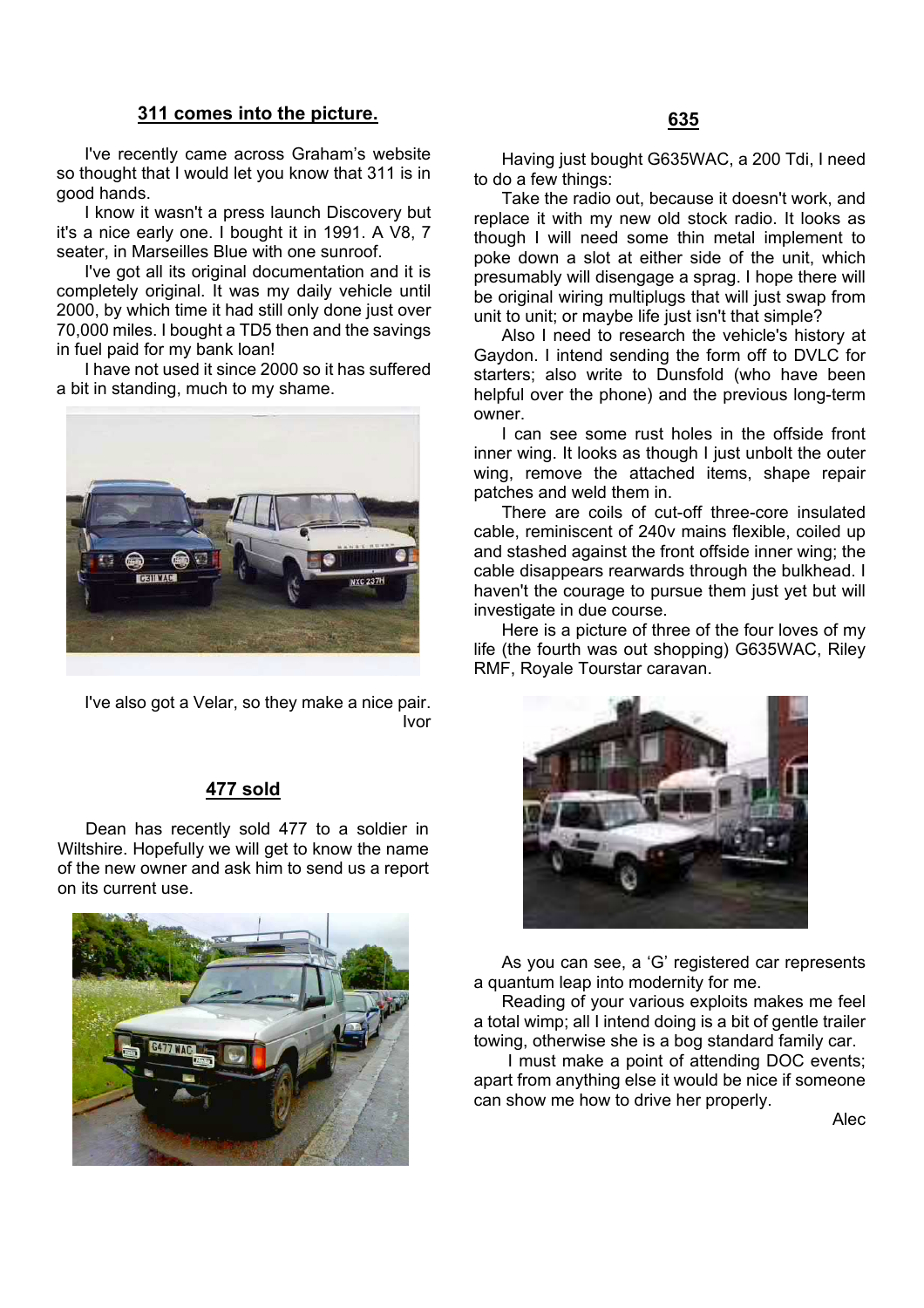#### **Sunfoof seals**

There have been a few enquiries about leaky sunroofs on the DOC forum. Most of the replies refer to the later sunroofs, post 1992 cars, and describe the drain tube blockages. There is a comprehensive article about the problem in the club's magazine Discourse, issue 31, but it only refers to the later tilt and slide sunroof with a winding handle.

The sunroofs on G & H registered cars don't have drain tubes or winding handles; our cars have a round wheel that just tilts the glass. The glass can be removed and there is a special pouch in the trim behind the larger of the two rear seats for the glass to be stored in when removed.

The most common cause of a leak is that the rubber seal hardens and you can't get the wheel to clamp the glass down on the seal.

 New seals are available from Rimmer Bros, part number RTC6481, for £32.95 plus vat and P & P. *(I've just ordered two for my G-WAC. Ed)*

To remove the front glass, fully open the sunroof and you will see a small slot in the section by the wheel, insert a 2p in it and twist. The glass will now be able to lift fully and slide out of the hinges. For the rear, do as above but you will need a screwdriver instead of 2p to unclip the wheel from the clip on the roof. Once this end is free, remove the two screws on the hinges and lift the glass out.

I suggest that when you take the old seal out, look how it's fitted. My new seal appeared inside out, and too long. You will need to force it into the corners to take up the slack. I thought mine was the wrong part at one stage.

When the old seal is out, make sure you thoroughly clean the channel with soapy water, and treat any rusted tack welds. Make sure that the channel is totally dry before inserting the new seal.

When fitting the new seal, make sure the double lip - looks like a W in cross section - is on the outside (bodywork) side. As opposed to the single lip, which goes on the inside (nearest the hole in the roof).

A tip when fitting - make sure you put the inside edge in first, then make sure both rubber lips of the W are below the outside edge. You will need some sort of blunt plastic tool for this. I could not find anything suitable so decided to use a flat edge screwdriver to ram it home.

Sunroof (when fitted)



OPENING AND CLOSING THE SUNROOF - Fig. J129



My sunroof no longer drips, and with the de-humidifier bag from Frosts, http://www.frost.co.uk/ (do a search on 'air dry') it keeps the interior nice and dry - no wet bum from the pool of water hidden in the waterproof seat cover base. Nothing worse, when a long way from home.